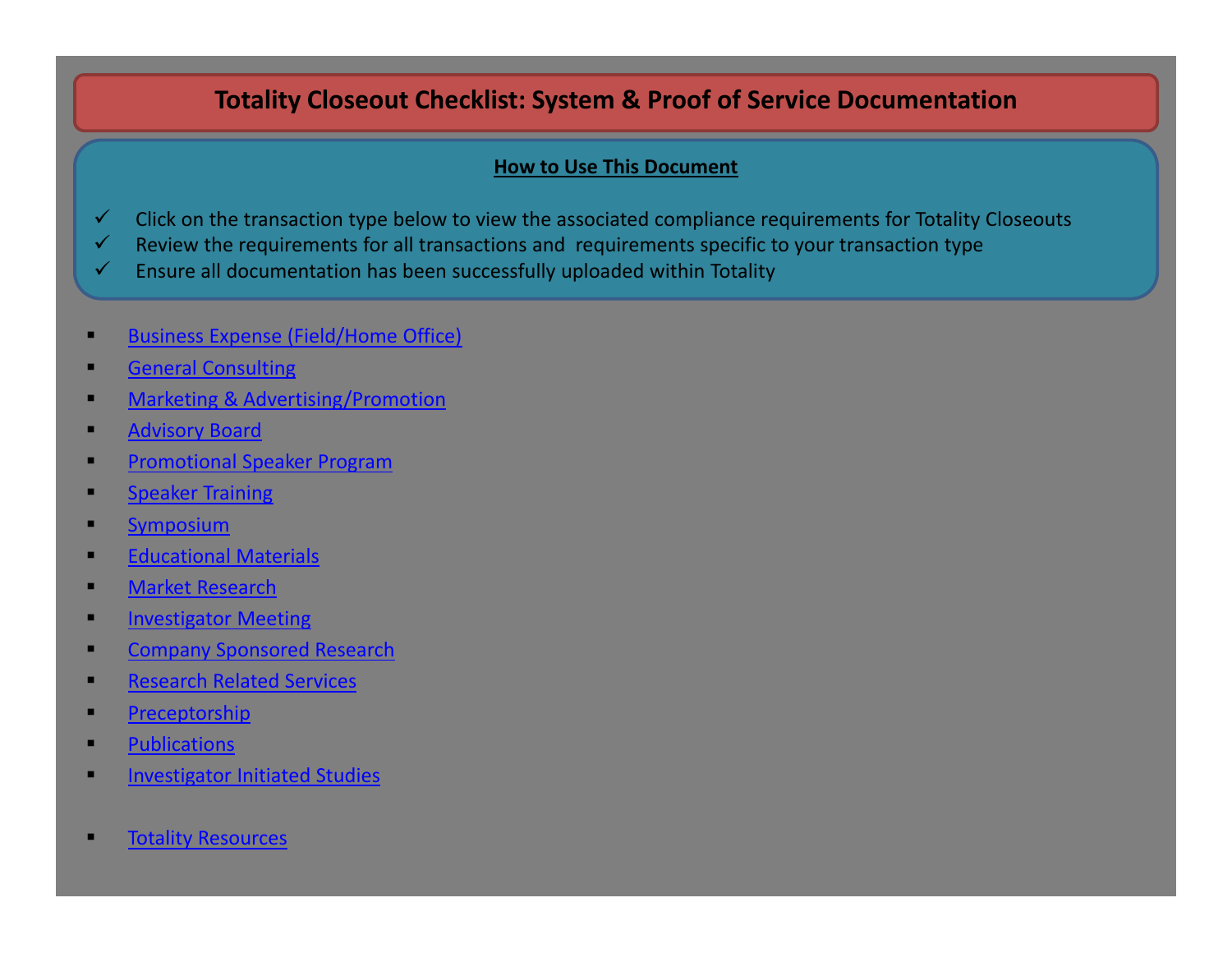- <span id="page-1-0"></span> $\checkmark$  Dated Screen Shots of OIG, EPLS, State License Verification (if applicable) uploaded in Totality
- $\checkmark$ Date that FDA Debarment check was completed
- $\checkmark$ Dually executed HCP Contracts
- $\checkmark$  HCP Resume/CV or Credentials
- 9 Government employee release form *(if interacting/consulting with <sup>a</sup> government employee)*
- 9 System Required Compliance Documentation *(located within the Totality transaction marked with <sup>a</sup> red asterisk)*
- 9 Proof of Service Documentation *(can be system required documentation or additional documentation to provide proof of service)*
- 9 Cross Border Documentation *(if applicable)*

#### **Business Expense – Home Office/Field**

#### System Required Documentation:

 $\checkmark$  Project Deliverable/Proof of Service

### Examples of Proof of Service Documents:

- $\checkmark$  Data Purchase Description/Outline
- $\checkmark$  Conference Brochures
- $\checkmark$  Program Registration Details
- $\checkmark$  Itemized Invoice

# Totality Data Template Type:

- $\checkmark$  Consulting (HCP Individual/Institution)
- $\checkmark$  Reception/Convention
- $\checkmark$  Patients Benefits & Educational Items

### **General Consulting**

System Required Documentation:

<sup>9</sup>Project Deliverables/Proof of Service

### Examples of Proof of Service Documents:

- $\checkmark$  Final Report
- $\checkmark$  Discussion Guide
- $\checkmark$  Meeting Minutes
- $\checkmark$  Itemized Invoice

# Totality Data Template Type:

 $\checkmark$  Consulting (HCP Individual/Institution)

### **Marketing and Advertising/Promotion**

System Required Documentation:

9 Project Deliverable/Proof of Service 9 Promotional/Content Review

### Examples of Proof of Service Documents:

- $\checkmark$  Approved Materials
- $\checkmark$  Itemized Invoice

# Totality Data Template Type:

 $\checkmark$  Consulting (HCP Individual/Institution)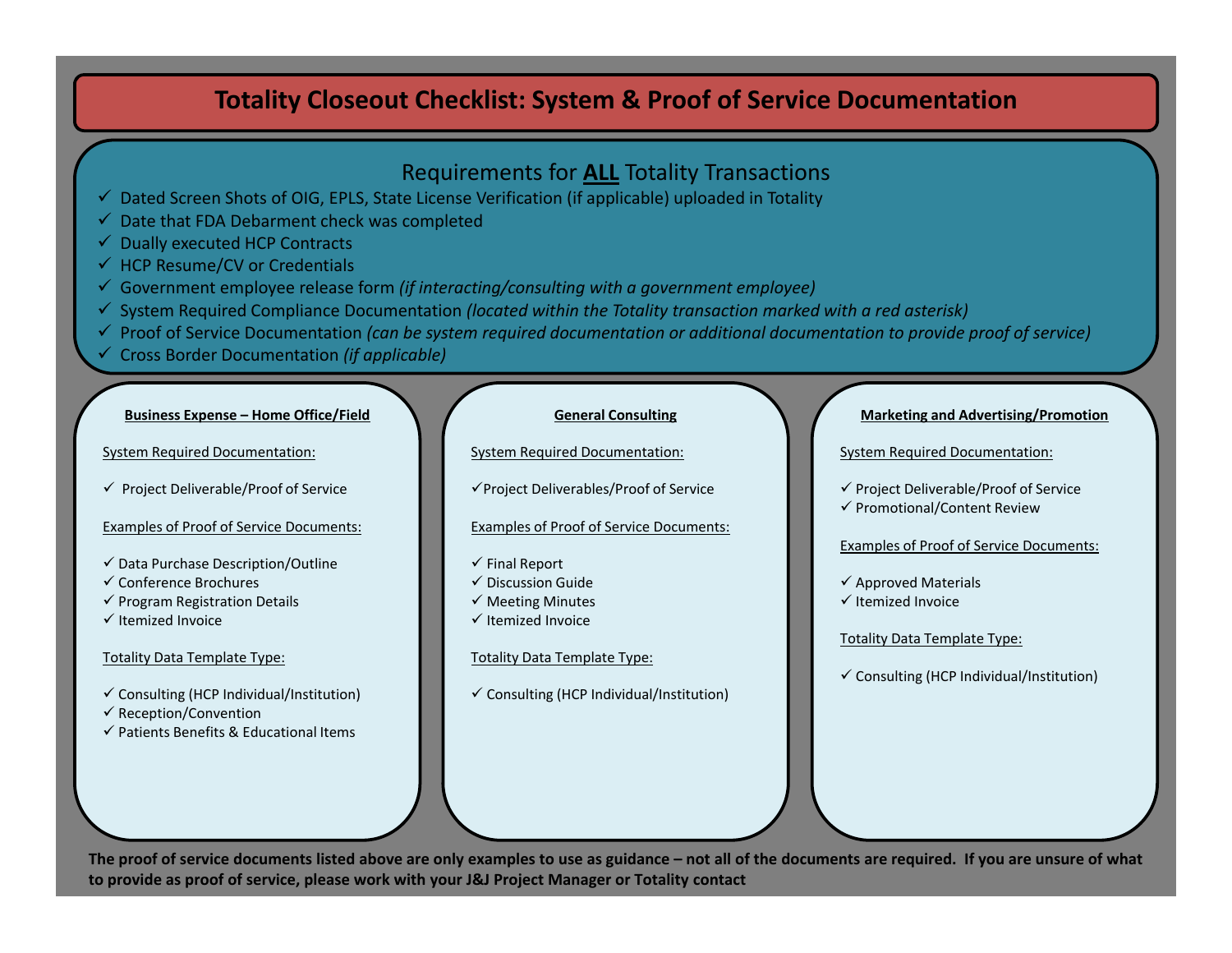- <span id="page-2-0"></span> $\checkmark$  Dated Screen Shots of OIG, EPLS, State License Verification (if applicable) uploaded in Totality
- $\checkmark$  Date that FDA Debarment check was completed
- $\checkmark$  Dually executed HCP Contracts
- $\checkmark$  HCP Resume/CV or Credentials
- 9 Government employee release form *(if interacting/consulting with <sup>a</sup> government employee)*
- 9 System Required Compliance Documentation *(located within the Totality transaction marked with <sup>a</sup> red asterisk)*
- 9 Proof of Service Documentation *(can be system required documentation or additional documentation to provide proof of service)*
- 9 Cross Border Documentation *(if applicable)*

#### **Advisory Board**

### System Required Documentation:

- $\checkmark$  Agenda
- √ Sign-In Sheet
- $\checkmark$  Project Deliverable/Proof of Service
- $\checkmark$  Approved Materials

### Examples of Proof of Service Documents:

 $\checkmark$  Final Report

# Totality Data Template Type:

 $\checkmark$  Consulting (HCP Individual/Institution)

#### **Promotional Speaker Programs**

#### System Required Documentation:

- $\checkmark$  Approved Materials
- $\checkmark$  Promotional/Content Review
- √ Sign-In Sheet
- $\checkmark$  Project Deliverable/Proof of Service

### Examples of Proof of Service Documents:

√ Sign-In Sheet

# Totality Data Template Type:

 $\checkmark$  Speaker Bureau (Speaker)  $\checkmark$  Speaker Bureau (Attendee)

#### **Speaker Training**

### System Required Documentation:

- $\checkmark$  Approved Materials
- √ Sign-In Sheet
- $\checkmark$  Promotional/Content Review
- $\checkmark$  Project Deliverable/Proof of Service

# Examples of Proof of Service Documents:

- √ Sign-In Sheet
- $\checkmark$  Educational/Training Materials

# Totality Data Template Type:

 $\checkmark$  Consulting (HCP Individual/Institution)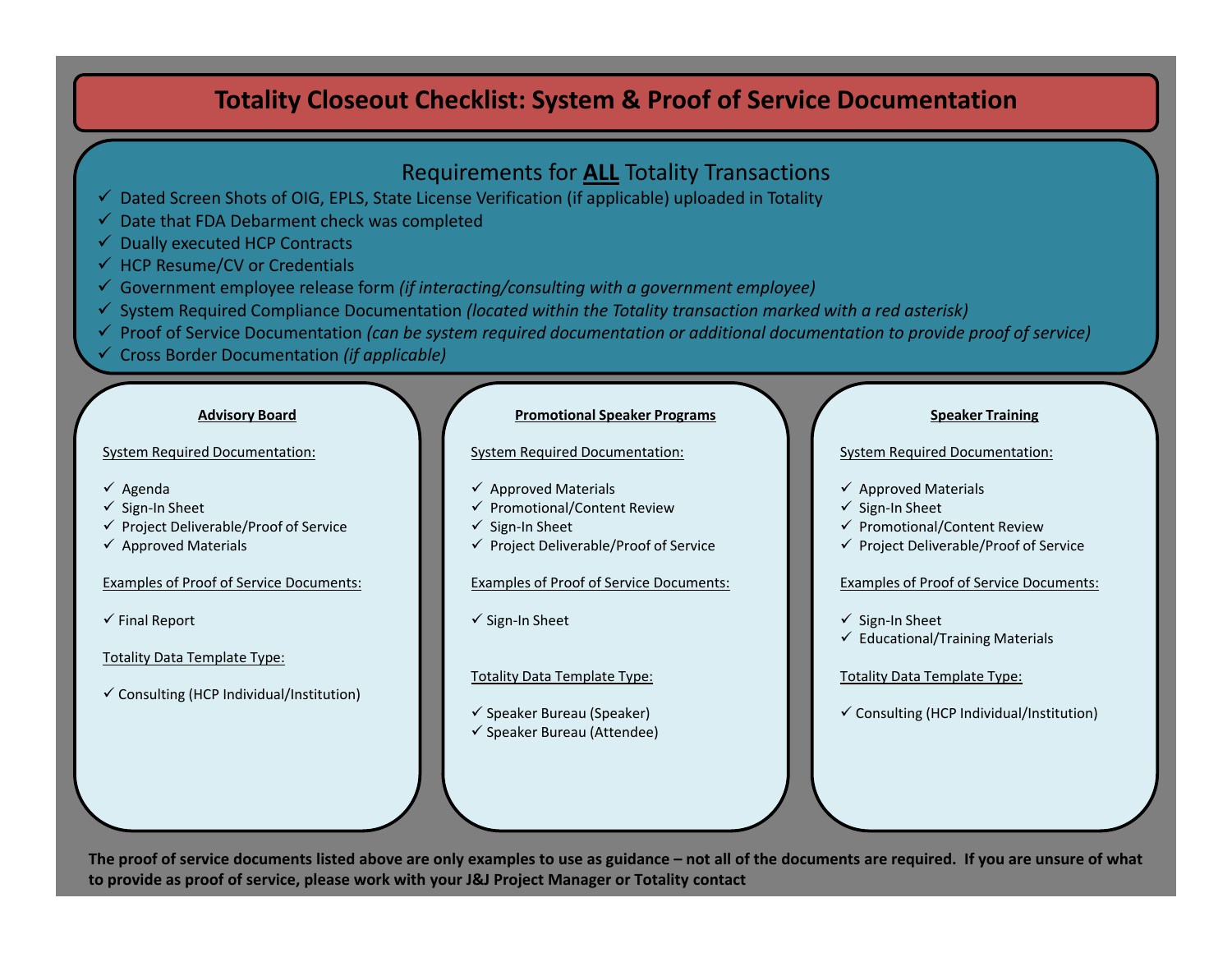- <span id="page-3-0"></span> $\checkmark$  Dated Screen Shots of OIG, EPLS, State License Verification (if applicable) uploaded in Totality
- $\checkmark$  Date that FDA Debarment check was completed
- $\checkmark$  Dually executed HCP Contracts
- $\checkmark$  HCP Resume/CV or Credentials
- 9 Government employee release form *(if interacting/consulting with <sup>a</sup> government employee)*
- 9 System Required Compliance Documentation *(located within the Totality transaction marked with <sup>a</sup> red asterisk)*
- 9 Proof of Service Documentation *(Additional documentation to provide proof of service)*
- 9 Cross Border Documentation *(if applicable)*

#### **Symposium**

System Required Documentation:

- $\checkmark$  Agenda
- $\checkmark$  Approved Materials
- $\checkmark$  Publication or Record Location (if applicable)
- $\checkmark$  Project Deliverable/Proof of Service

# Examples of Proof of Service Documents:

- √ Sign-In Sheet
- $\checkmark$  Approved Presentation Deck

# Totality Data Template Type:

 $\checkmark$  Consulting (HCP Individual/Institution)

#### **Educational Materials**

System Required Documentation:

- $\checkmark$  Promotional/Content Review
- $\checkmark$  Project Deliverables/Proof of Service

# Examples of Proof of Service Documents:

- $\checkmark$  Survey Results
- $\checkmark$  Final Report
- $\checkmark$  Publication/Materials Developed
- √ Story Boards/Video Location

### Totality Data Template Type:

 $\checkmark$  Consulting (HCP Individual/Institution)

### **Market Research (Un‐blinded)**

System Required Documentation:

9 Project Deliverable/Proof of Service

Examples of Proof of Service Documents:

- $\checkmark$  Final Report
- $\checkmark$  Publication or Record Location
- $\checkmark$  Itemized Invoice

# Totality Data Template Type:

 $\checkmark$  Consulting (HCP Individual/Institution)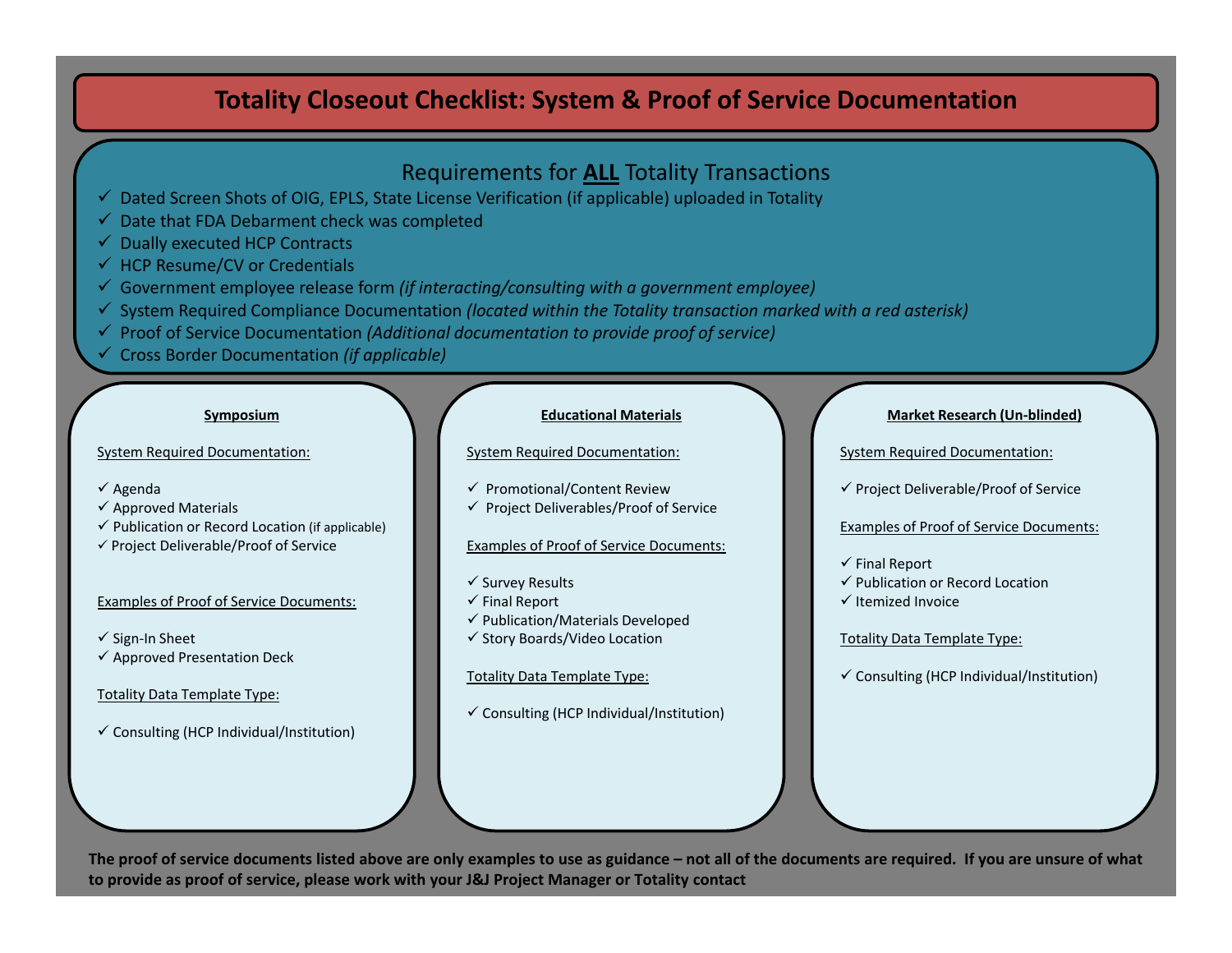- <span id="page-4-0"></span> $\checkmark$  Dated Screen Shots of OIG, EPLS, State License Verification (if applicable) uploaded in Totality
- $\checkmark$ Date that FDA Debarment check was completed
- $\checkmark$ Dually executed HCP Contracts
- $\checkmark$  HCP Resume/CV or Credentials
- 9 Government employee release form *(if interacting/consulting with <sup>a</sup> government employee)*
- 9 System Required Compliance Documentation *(located within the Totality transaction marked with <sup>a</sup> red asterisk)*
- 9 Proof of Service Documentation *(can be system required documentation or additional documentation to provide proof of service)*
- 9 Cross Border Documentation *(if applicable)*

#### **Investigator Meeting**

System Required Documentation:

- $\checkmark$  Agenda
- √ Sign-In Sheet
- $\checkmark$  Project Deliverable/Proof of Service

Examples of Proof of Service Documents**:**

 $\checkmark$  Slide Deck

Totality Data Template Type:

 $\checkmark$  Consulting (HCP Individual/Institution)

# **Company Sponsored Research**

System Required Documentation:

<sup>9</sup>Project Deliverable/Proof of Service

Examples of Proof of Service Documents:

- $\checkmark$  Itemized Invoice
- Totality Data Template Type:
- $\checkmark$  Clinical Site Expense (Site)  $\checkmark$  Clinical Site Expense (Investigator)

#### **Research Related Services**

System Required Documentation:

9 Project Deliverable/Proof of Service

Examples of Proof of Service Documents:

 $\checkmark$  Final Report/Presentation  $\checkmark$  Itemized Invoice

# Totality Data Template Type:

 $\checkmark$  Consulting (HCP Individual/Institution)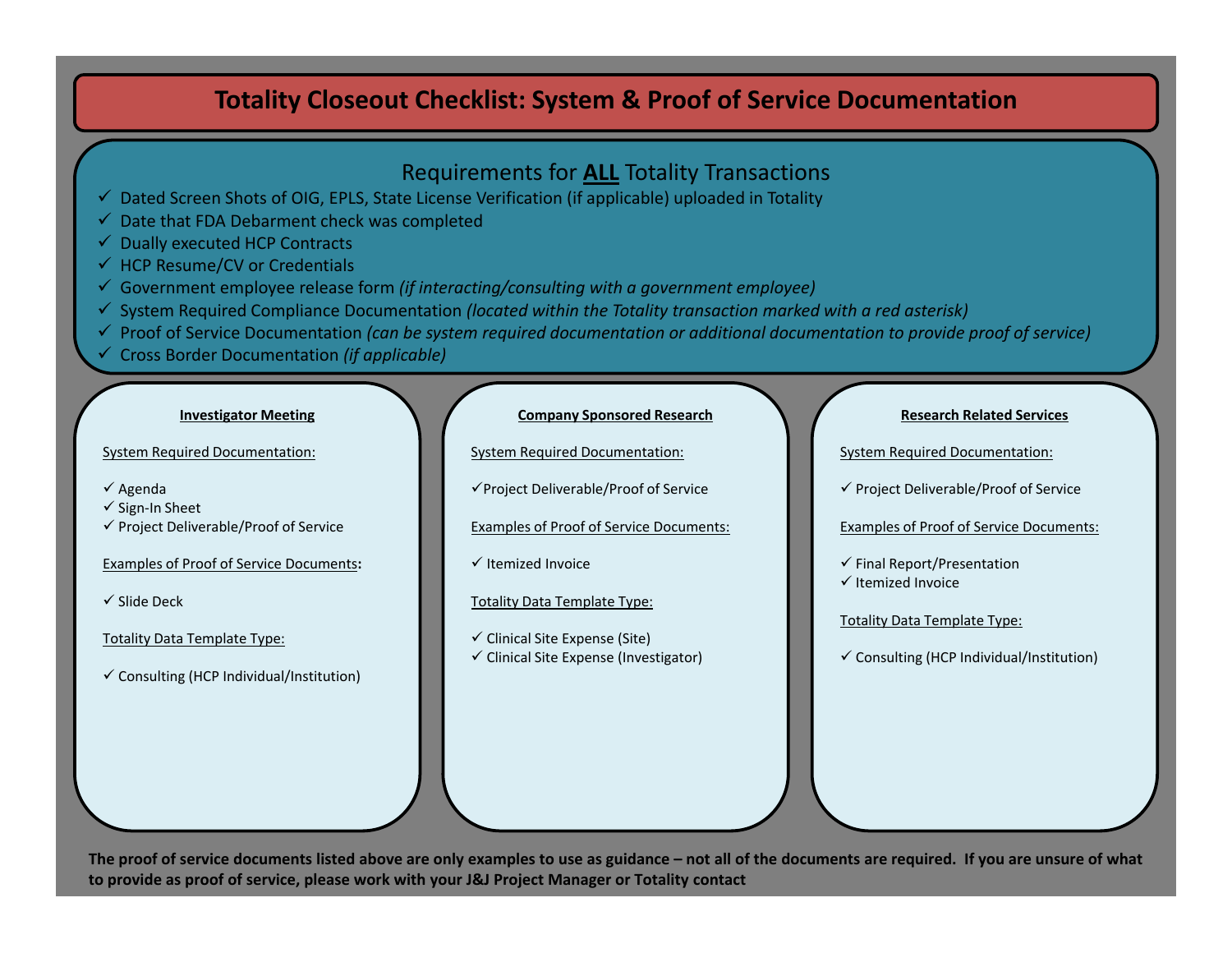- <span id="page-5-0"></span> $\checkmark$  Dated Screen Shots of OIG, EPLS, State License Verification (if applicable) uploaded in Totality
- $\checkmark$  Date that FDA Debarment check was completed
- $\checkmark$  Dually executed HCP Contracts
- $\checkmark$  HCP Resume/CV or Credentials
- 9 Government employee release form *(if interacting/consulting with <sup>a</sup> government employee)*
- 9 System Required Compliance Documentation *(located within the Totality transaction marked with <sup>a</sup> red asterisk)*
- 9 Proof of Service Documentation *(can be system required documentation or additional documentation to provide proof of service)*
- 9 Cross Border Documentation *(if applicable)*

### **Preceptorship**

System Required Documentation:

- $\checkmark$  Agenda
- $\checkmark$  Project Deliverable/Proof of Service

Examples of Proof of Service Documents:

 $\checkmark$  Itemized Invoice

# Totality Data Template Type:

 $\checkmark$  Consulting (HCP Individual/Institution)